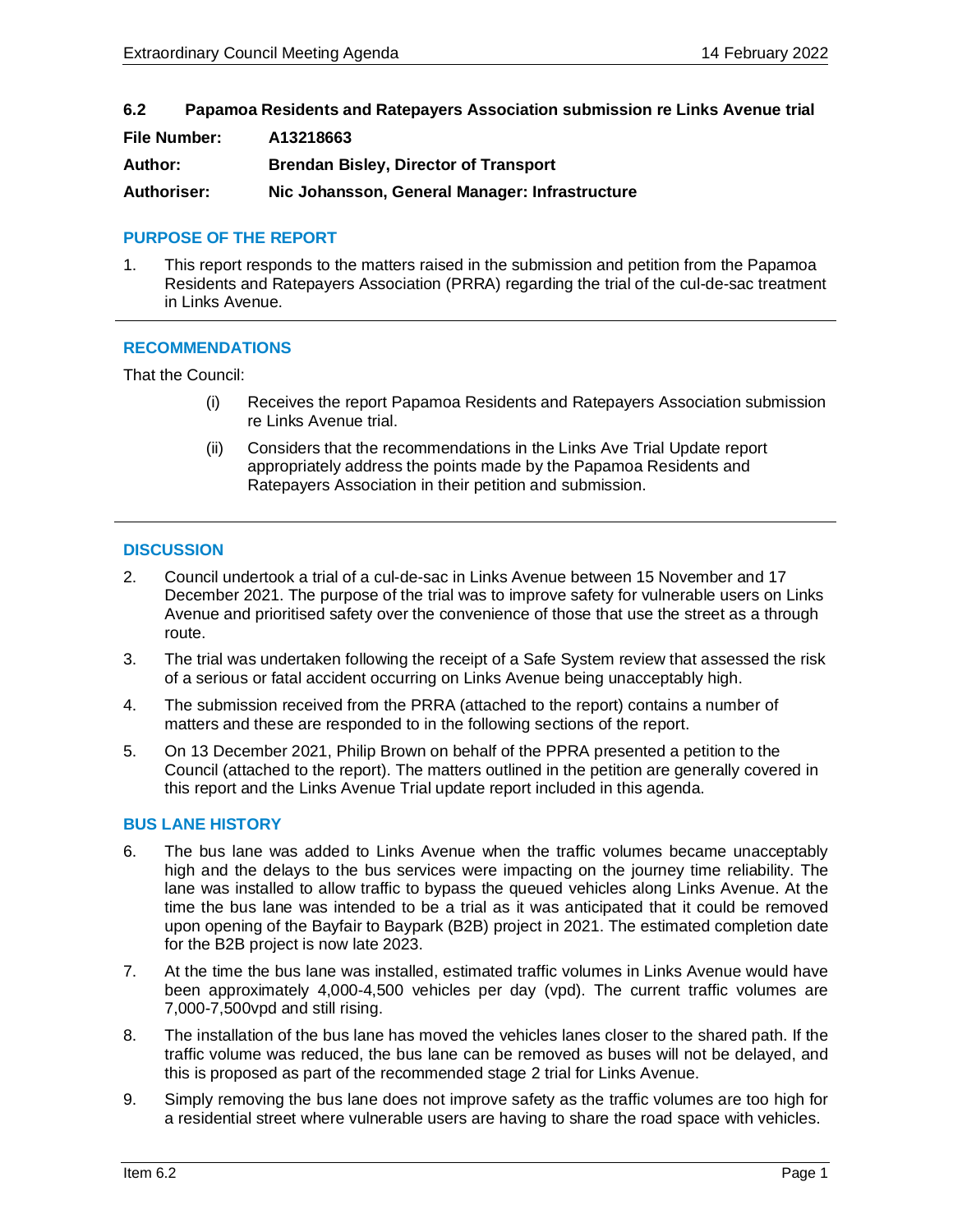# **BUS PATRONAGE**

- 10. There are approximately 6,000 passengers who catch a bus in Links Avenue each month. 2/3 of these are school aged children and the bus services are an important travel mode for students in the local area. This patronage equates to approximately 200 people per day and approximately 130 students catching the bus. These same students are dropped off in Links Avenue in the morning peak.
- 11. In relation to the use of Links Avenue by buses, Links Avenue was identified as supporting three priority modes in the Transport System Plan (TSP). These were walking and cycling, public transport and residential traffic. Links Avenue is intended to remain as the primary bus route through the Arataki area.
- 12. Discussions have been held with the Regional Council about reducing the number of buses that use the street and only buses that stop in the street using it. Buses that are relocating (not in service) or express services may be able to use Maunganui Road.

# **LINKS AVENUE CLASSIFICATION**

- 13. Links Avenue is a residential street and designed to provide access for the residents that live in the street and the streets immediately off it. Prior to the B2B construction, the traffic volume was approximately 2,000-2,500vpd and at this traffic volume it was considered safe for school children to walk and cycle along the street.
- 14. The primary arterial routes in the Arataki area for moving vehicles are Oceanbeach Road, Golf Road, Girven Road and Maunganui Roads.
- 15. Links Avenue is not an arterial route and was not designed to provide a third route for traffic trying to move between Papamoa and the Mount and the Hewletts Road area.

#### **LINKS AVENUE PAVEMENT**

- 16. The pavement in Links Avenue is struggling to cope with the traffic volume now using the street. The pavement was designed for a residential street and as volumes have increased sections of the pavement have failed. With the high traffic volumes Council was unable to undertake permanent repairs and had been patching the road to try and maintain a suitable pavement surface.
- 17. Council undertook some more permanent pavement repairs when the cul-de-sac trail was underway and traffic volumes were lower.
- 18. The road pavement will need to be reconstructed, but with a reduced traffic volume and chip sealing to waterproof the road it is hoped that the pavement will remain in a reasonable condition for another 2-3 years and this work can be done once the B2B project is completed. The existing pavement will need to be removed. The new pavement will be thicker, so access into and out of the street will be impacted significantly during that process.

# **BUS LANES ON MAUNGANUI ROAD**

- 19. The PRRA have suggested an alternative solution would be to install bus lanes on Maunganui Road to provide for express services from Te Tumu, Papamoa East, Te Puke and further out.
- 20. The B2B project was not designed to accommodate bus lanes and there is insufficient width available to retrofit bus lanes into the project without removing vehicles lanes. This precludes the installation of dedicated bus lanes but does not prevent future express services using the State Highway.
- 21. Bayfair is an important destination for bus users so it is likely bus services will continue to have this as a drop off and pickup point in the future.